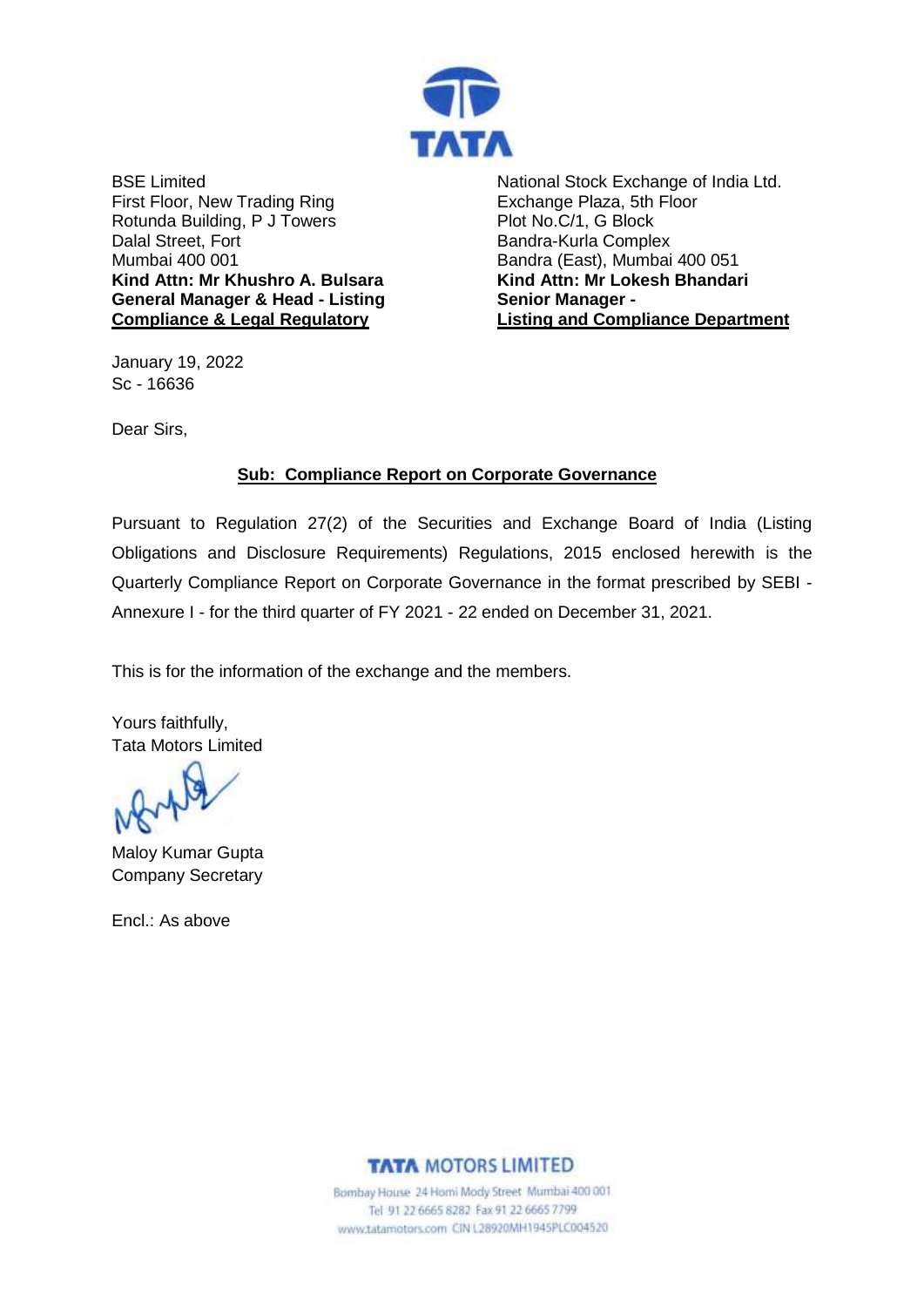# **Format to be submitted by listed entity on quarterly basis**

1. Name of Listed Entity: Tata Motors Limited

2. Quarter ending: December 31, 2021

|                                                                                                              | I. Composition of Board of Directors                                                                                                                                       |                               |                                                                                                        |                                          |                              |                      |                         |                         |                                                                                                                                  |                                                                                                                                                              |                                                                                                                                                  |                                                                                                                                                                                      |
|--------------------------------------------------------------------------------------------------------------|----------------------------------------------------------------------------------------------------------------------------------------------------------------------------|-------------------------------|--------------------------------------------------------------------------------------------------------|------------------------------------------|------------------------------|----------------------|-------------------------|-------------------------|----------------------------------------------------------------------------------------------------------------------------------|--------------------------------------------------------------------------------------------------------------------------------------------------------------|--------------------------------------------------------------------------------------------------------------------------------------------------|--------------------------------------------------------------------------------------------------------------------------------------------------------------------------------------|
| Title<br>(Mr)<br>Ms)                                                                                         | Name of the<br><b>Director</b>                                                                                                                                             | PAN <sup>\$</sup> & DIN       | Category<br>(Chairperson/<br>Executive/Non-<br>Executive/<br>Independent/<br>Nominee) <sup>&amp;</sup> | <b>Initial Date</b><br>of<br>Appointment | Date of<br>Reappoi<br>ntment | Date of<br>Cessation | Tenure <sup>*</sup>     | Date of<br><b>Birth</b> | No. of<br>Directorship in<br>listed entities<br>including this<br>listed entity<br>[In reference]<br>to Regulation<br>$17A(1)$ ] | No. of Independent   Number of<br>Directorship in<br>listed entities<br>including this listed<br>entity [In reference<br>to proviso to<br>Regulation 17A(1)] | memberships in Audit/<br>Stakeholder<br>Committee(s)<br>including this listed<br>entity [Refer<br>Regulation 26(1) of<br>Listing Regulations] ** | No. of post of<br>Chairperson in Audit/<br>Stakeholder<br>Committee held in<br>listed entities including<br>this listed entity [Refer<br>Regulation 26(1) of<br>Listing Regulations] |
| Mr                                                                                                           | Natarajan<br>Chandrasekaran                                                                                                                                                | ABJPC6349J<br>00121863        | Chairperson -<br>Non-Executive<br>Director                                                             | January 17,<br>2017                      | August<br>22,<br>2017        |                      |                         | June 2,<br>1963         | $\overline{7}$                                                                                                                   | $\mathbf 0$                                                                                                                                                  | $\mathbf{0}$                                                                                                                                     | $\mathbf 0$                                                                                                                                                                          |
| Mr                                                                                                           | Om Prakash<br><b>Bhatt</b>                                                                                                                                                 | AGPPB9727Q<br>00548091        | Non-Executive,<br>Independent<br>Director                                                              | May 9,<br>2017                           | August<br>22,<br>2017        |                      | 55<br>Months<br>22 days | March 7,<br>1951        | $\overline{4}$                                                                                                                   | $\overline{4}$                                                                                                                                               | 5                                                                                                                                                | $\overline{2}$                                                                                                                                                                       |
| Ms                                                                                                           | Hanne Birgitte<br>Sorensen                                                                                                                                                 | <b>NA</b><br>08035439         | Non-Executive,<br>Independent<br>Director                                                              | January 3,<br>2018                       | August<br>3,2018             |                      | 47<br>Months<br>28 days | September<br>18, 1965   | $\overline{2}$                                                                                                                   | $\overline{2}$                                                                                                                                               | 3                                                                                                                                                | $\mathbf 0$                                                                                                                                                                          |
| Ms                                                                                                           | Vedika<br>Bhandarkar                                                                                                                                                       | <b>AEUPB2687J</b><br>00033808 | Non-Executive,<br>Independent<br>Director                                                              | June 26,<br>2019                         | July 30,<br>2019             |                      | 30<br>Months<br>4 days  | December<br>19, 1967    | $\overline{2}$                                                                                                                   | $\overline{2}$                                                                                                                                               | 6                                                                                                                                                | 5                                                                                                                                                                                    |
| Mr                                                                                                           | Kosaraju<br>Veerayya<br>Chowdary                                                                                                                                           | AFAPK6049Q<br>08485334        | Non-Executive,<br>Independent<br>Director                                                              | October 27,<br>2020                      | July 30,<br>2021             |                      | 14<br>Months<br>4 days  | October<br>10, 1954     | $\overline{4}$                                                                                                                   | $\overline{3}$                                                                                                                                               | 5                                                                                                                                                | $\mathbf 0$                                                                                                                                                                          |
| Mr                                                                                                           | Mitsuhiko<br>Yamashita                                                                                                                                                     | <b>NA</b><br>08871753         | Non-Executive<br>Director                                                                              | September<br>16, 2020                    | July 30,<br>2021             |                      |                         | April 17,<br>1953       | $\mathbf{1}$                                                                                                                     | $\mathbf{0}$                                                                                                                                                 | $\Omega$                                                                                                                                         | $\mathbf 0$                                                                                                                                                                          |
| Mr                                                                                                           | Thierry Bolloré                                                                                                                                                            | <b>NA</b><br>08935293         | Non-Executive<br>Director                                                                              | October 27,<br>2020                      | July 30,<br>2021             |                      |                         | May 30,<br>1963         | $\mathbf{1}$                                                                                                                     | $\mathbf 0$                                                                                                                                                  | $\mathbf{0}$                                                                                                                                     | $\mathbf 0$                                                                                                                                                                          |
| Mr                                                                                                           | Girish Wagh                                                                                                                                                                | AAAPW9441K<br>03119361        | Executive<br>Director                                                                                  | July 1,<br>2021                          | July 30,<br>2021             |                      |                         | December<br>2,1970      | $\overline{2}$                                                                                                                   | $\mathbf 0$                                                                                                                                                  |                                                                                                                                                  | $\mathbf 0$                                                                                                                                                                          |
| Whether Regular Chairperson appointed: Yes<br>Whether Chairperson is related to Managing Director or CEO: No |                                                                                                                                                                            |                               |                                                                                                        |                                          |                              |                      |                         |                         |                                                                                                                                  |                                                                                                                                                              |                                                                                                                                                  |                                                                                                                                                                                      |
|                                                                                                              |                                                                                                                                                                            |                               |                                                                                                        |                                          |                              |                      |                         |                         |                                                                                                                                  |                                                                                                                                                              |                                                                                                                                                  |                                                                                                                                                                                      |
|                                                                                                              | \$ PAN of any director would not be displayed on the website of Stock Exchange                                                                                             |                               |                                                                                                        |                                          |                              |                      |                         |                         |                                                                                                                                  |                                                                                                                                                              |                                                                                                                                                  |                                                                                                                                                                                      |
|                                                                                                              | & Category of directors means executive/non-executive/independent/Nominee. if a director fits into more than one category write all categories separating them with hyphen |                               |                                                                                                        |                                          |                              |                      |                         |                         |                                                                                                                                  |                                                                                                                                                              |                                                                                                                                                  |                                                                                                                                                                                      |

\* to be filled only for Independent Director. Tenure would mean total period from which Independent director is serving on Board of directors of the listed entity in continuity without any cooling off period.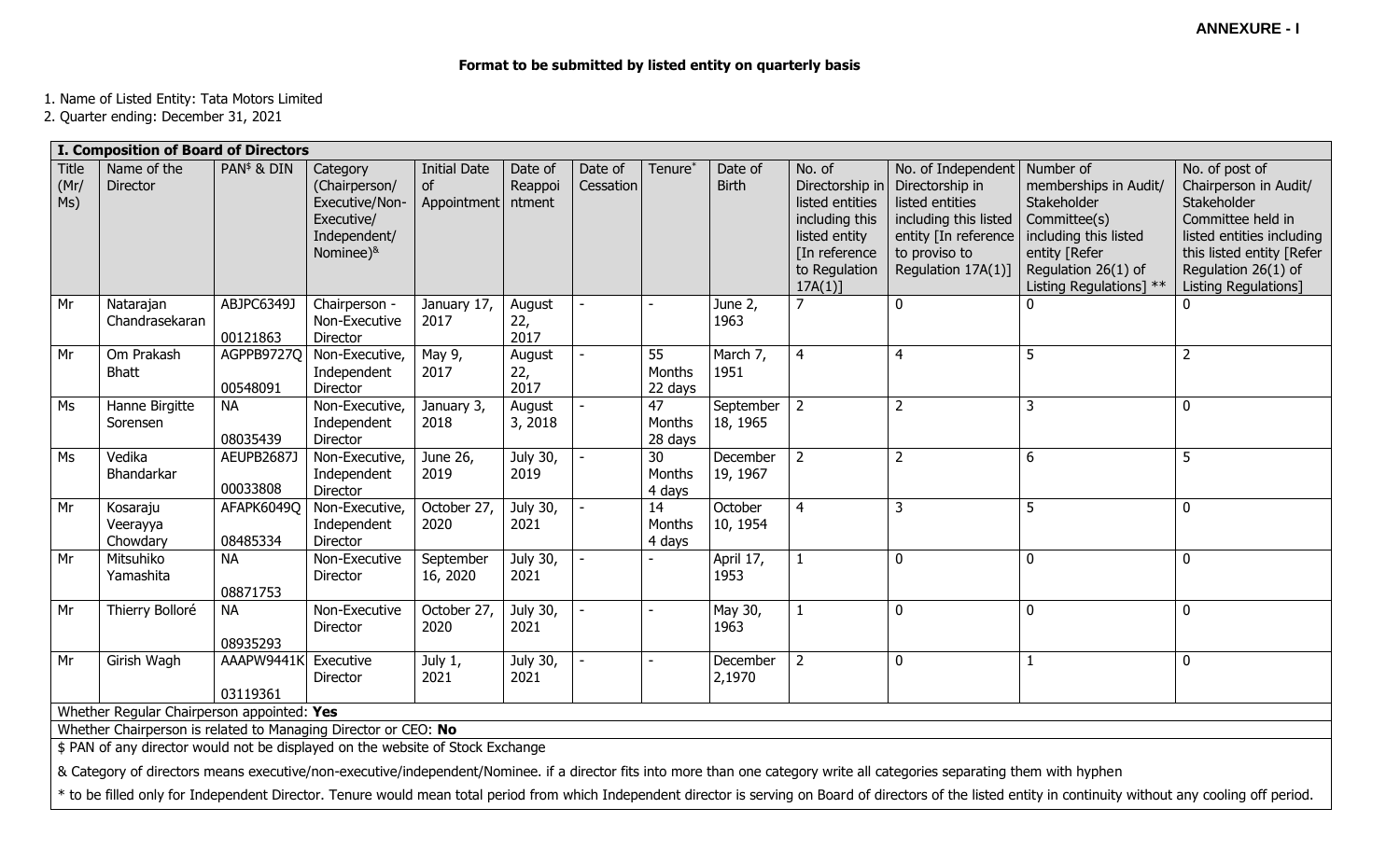\*\*Pursuant to the FAQs on Corporate Governance Report published by the National Stock Exchange of India Limited (NSE), number of membership in committees includes chairmanship in committees during the relevant quarter ended.

# **Note:**

1. While calculating directorships in listed entities, only directorships in equity listed companies has been considered.

2. While calculating the committee positions of the Directors, both listed and unlisted companies have been considered, in compliance with Regulation 26(1)(a) of SEBI Listing Regulations.

| <b>II. Composition of Committees</b>                                                                                                                                         |     |                                                             |                                                                                              |                     |                          |
|------------------------------------------------------------------------------------------------------------------------------------------------------------------------------|-----|-------------------------------------------------------------|----------------------------------------------------------------------------------------------|---------------------|--------------------------|
| Name of Committee<br>Whether Regular<br>Chairperson appointed                                                                                                                |     | Name of Committee members                                   | Category (Chairperson / Executive / Non-<br>Executive / Independent / Nominee) $\frac{1}{2}$ | Date of Appointment | Date of Cessation        |
| 1. Audit Committee                                                                                                                                                           | Yes | Ms Vedika Bhandarkar                                        | Chairperson - Non-Executive - Independent                                                    | 31-07-2019          |                          |
|                                                                                                                                                                              |     | Ms Hanne Sorensen                                           | Non-Executive - Independent                                                                  | 31-07-2019          |                          |
|                                                                                                                                                                              |     | Mr Om Prakash Bhatt                                         | Non-Executive - Independent                                                                  | 16-01-2018          |                          |
|                                                                                                                                                                              |     | Mr Kosaraju Veerayya Chowdary   Non-Executive - Independent |                                                                                              | 04-01-2021          |                          |
|                                                                                                                                                                              |     |                                                             |                                                                                              |                     |                          |
| 2. Nomination & Remuneration Committee                                                                                                                                       | Yes | Mr Om Prakash Bhatt                                         | Chairman - Non-Executive - Independent                                                       | 16-01-2018          | -                        |
|                                                                                                                                                                              |     | Mr Natarajan Chandrasekaran                                 | Non-Executive                                                                                | 17-01-2017          |                          |
|                                                                                                                                                                              |     | Ms Hanne Sorensen                                           | Non-Executive - Independent                                                                  | 31-07-2019          | $\overline{\phantom{a}}$ |
|                                                                                                                                                                              |     |                                                             |                                                                                              |                     |                          |
| 3. Risk Management Committee (if applicable)                                                                                                                                 | Yes | Ms Hanne Sorensen                                           | Chairperson - Non-Executive - Independent                                                    | 16-01-2018          |                          |
|                                                                                                                                                                              |     | Mr Girish Wagh                                              | Executive                                                                                    | 01-07-2021          |                          |
|                                                                                                                                                                              |     | Mr P B Balaji                                               | President & Group Chief Financial Officer                                                    | 22-03-2018          |                          |
|                                                                                                                                                                              |     | Mr Mitsuhiko Yamashita                                      | Non-Executive                                                                                | 16-09-2020          |                          |
|                                                                                                                                                                              |     |                                                             |                                                                                              |                     |                          |
| 4. Stakeholders Relationship Committee                                                                                                                                       | Yes | Ms Vedika Bhandarkar                                        | Chairperson - Non-Executive - Independent                                                    | 31-07-2019          |                          |
|                                                                                                                                                                              |     | Ms Hanne Sorensen                                           | Non-Executive - Independent                                                                  | 16-01-2018          |                          |
|                                                                                                                                                                              |     | Mr Girish Wagh                                              | Executive                                                                                    | 01-07-2021          |                          |
|                                                                                                                                                                              |     |                                                             |                                                                                              |                     |                          |
| 5. Corporate Social Responsibility Committee                                                                                                                                 | Yes | Mr Om Prakash Bhatt                                         | Chairman - Non-Executive - Independent                                                       | 16-01-2018          |                          |
|                                                                                                                                                                              |     | Ms Vedika Bhandarkar                                        | Non-Executive - Independent                                                                  | 31-07-2019          |                          |
|                                                                                                                                                                              |     | Mr Girish Wagh                                              | Executive                                                                                    | 01-07-2021          |                          |
|                                                                                                                                                                              |     | Mr Kosaraju Veerayya Chowdary   Non-Executive - Independent |                                                                                              | 04-01-2021          |                          |
| \$ Category of directors means executive/non-executive/independent/Nominee. If a director fits into more than one category write all categories separating them with hyphen. |     |                                                             |                                                                                              |                     |                          |

| III. Meeting of Board of Directors |                  |                                                                            |                            |                       |                                        |  |  |  |  |  |
|------------------------------------|------------------|----------------------------------------------------------------------------|----------------------------|-----------------------|----------------------------------------|--|--|--|--|--|
| Date(s) of Meeting (if any) in the |                  | Date(s) of Meeting (if any) in the   Whether requirement of Quorum met $*$ | <b>Number of Directors</b> | Number of independent | Maximum gap between any two            |  |  |  |  |  |
| previous quarter                   | relevant quarter |                                                                            | present $*$                | directors present *   | consecutive (in number of days)        |  |  |  |  |  |
| July 26, 2021                      | October 12, 2021 | Yes (All 8 Directors were present)                                         |                            |                       | 50 Days (i.e. between July 26, 2021 to |  |  |  |  |  |
|                                    |                  |                                                                            |                            |                       | September 15, 2021)                    |  |  |  |  |  |
| September 15, 2021                 | November 1, 2021 | Yes (7 out of 8 Directors were present)                                    |                            |                       | 26 Days (i.e. between September 15,    |  |  |  |  |  |
|                                    |                  |                                                                            |                            |                       | 2021 to October 12, 2021)              |  |  |  |  |  |
|                                    |                  |                                                                            |                            |                       | 19 Days (i.e. between October 12, 2021 |  |  |  |  |  |
|                                    |                  |                                                                            |                            |                       | to November 1, 2021)                   |  |  |  |  |  |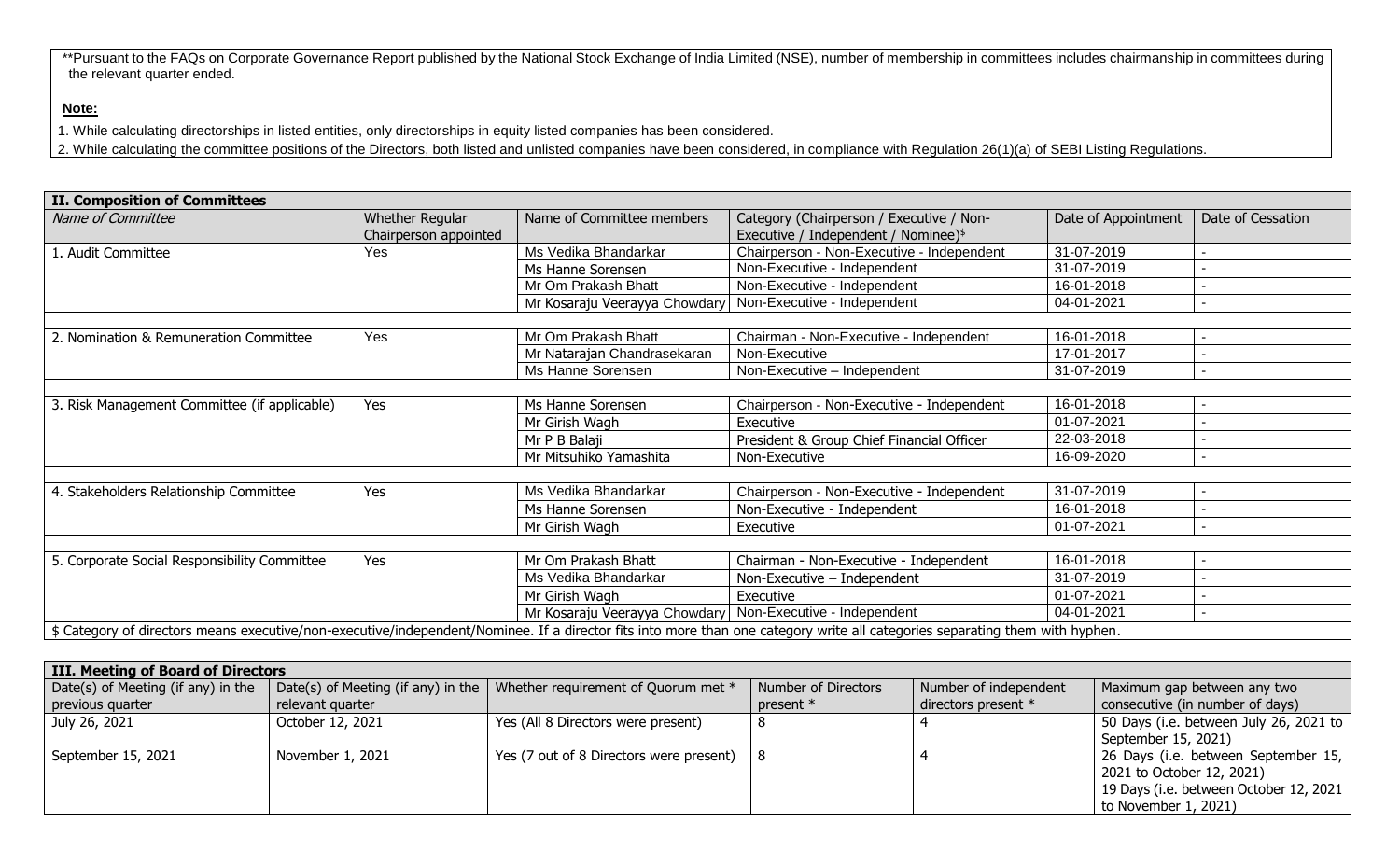|  |  |  |  | *to be filled in only for the current quarter meetings. |
|--|--|--|--|---------------------------------------------------------|
|  |  |  |  |                                                         |

| <b>IV. Meeting of Committees</b>                                                                                                       |                                                                                                                                                        |                                  |                                              |                                                                   |                                                                               |  |  |  |
|----------------------------------------------------------------------------------------------------------------------------------------|--------------------------------------------------------------------------------------------------------------------------------------------------------|----------------------------------|----------------------------------------------|-------------------------------------------------------------------|-------------------------------------------------------------------------------|--|--|--|
| Date(s) of meeting of the<br>committee in the relevant quarter                                                                         | Whether requirement of Quorum met<br>(details) $*$                                                                                                     | Number of Directors<br>present * | Number of independent<br>directors present * | Date(s) of meeting of the<br>committee in the previous<br>quarter | Maximum gap between any two<br>consecutive meetings in number of days*        |  |  |  |
| <b>Audit Committee</b>                                                                                                                 |                                                                                                                                                        |                                  |                                              |                                                                   |                                                                               |  |  |  |
| October 29 & November 1, 2021                                                                                                          | Yes (All 4 members were present, all $ 4$<br>being Independent)                                                                                        |                                  | 4                                            | July 24 & 26, 2021                                                | 96 days (i.e. between July 24 & 26, 2021<br>to October 29 & November 1, 2021) |  |  |  |
| <b>Nomination &amp; Remuneration</b>                                                                                                   |                                                                                                                                                        |                                  |                                              |                                                                   |                                                                               |  |  |  |
| <b>Committee</b>                                                                                                                       |                                                                                                                                                        |                                  |                                              |                                                                   |                                                                               |  |  |  |
| October 7, 2021                                                                                                                        | Yes (All 3 members were present, $2 \mid 3$<br>Independent Directors and 1 Non-<br>Executive Director)                                                 |                                  | 3                                            | July 26, 2021                                                     | 71 days (i.e. between July 26, 2021 to<br>October 7, 2021)                    |  |  |  |
| <b>Risk Management Committee</b>                                                                                                       |                                                                                                                                                        |                                  |                                              |                                                                   |                                                                               |  |  |  |
|                                                                                                                                        |                                                                                                                                                        |                                  |                                              |                                                                   |                                                                               |  |  |  |
| October 29, 2021                                                                                                                       | Yes (All 4 members were present, $1 \mid 4$<br>Independent Director, 1 Non-Executive<br>Director, 1 Executive Director and 1<br>President & Group CFO) |                                  |                                              | No meeting was held during the<br>quarter.                        | <b>NA</b>                                                                     |  |  |  |
| <b>Stakeholders' Relationship</b>                                                                                                      |                                                                                                                                                        |                                  |                                              |                                                                   |                                                                               |  |  |  |
| <b>Committee</b><br>No meeting was held during the                                                                                     | <b>NA</b>                                                                                                                                              | <b>NA</b>                        | <b>NA</b>                                    | July 30, 2021                                                     | 45 days (i.e. between July 30, 2021 to<br>September 14, 2021)                 |  |  |  |
| quarter.                                                                                                                               |                                                                                                                                                        |                                  |                                              |                                                                   |                                                                               |  |  |  |
|                                                                                                                                        |                                                                                                                                                        |                                  |                                              | September 14, 2021                                                |                                                                               |  |  |  |
| <b>Corporate Social Responsibility</b><br><b>Committee</b>                                                                             |                                                                                                                                                        |                                  |                                              |                                                                   |                                                                               |  |  |  |
| No meeting was held during the<br>quarter.                                                                                             | <b>NA</b>                                                                                                                                              | <b>NA</b>                        | <b>NA</b>                                    | September 14, 2021                                                |                                                                               |  |  |  |
| * This information has to be mandatorily be given for audit committee, for rest of the committees giving this information is optional. |                                                                                                                                                        |                                  |                                              |                                                                   |                                                                               |  |  |  |
| ** to be filled in only for the current quarter meetings.                                                                              |                                                                                                                                                        |                                  |                                              |                                                                   |                                                                               |  |  |  |

| <b>V. Related Party Transactions</b>                                                                   |                                                       |  |  |  |  |  |  |
|--------------------------------------------------------------------------------------------------------|-------------------------------------------------------|--|--|--|--|--|--|
| Subject                                                                                                | <b>Compliance status (Yes/No/NA)</b> refer note below |  |  |  |  |  |  |
| Whether prior approval of audit committee obtained                                                     | <b>YES</b>                                            |  |  |  |  |  |  |
| Whether shareholder approval obtained for material RPT                                                 | - NA                                                  |  |  |  |  |  |  |
| Whether details of RPT entered into pursuant to omnibus approval have been reviewed by Audit Committee | <b>YES</b>                                            |  |  |  |  |  |  |